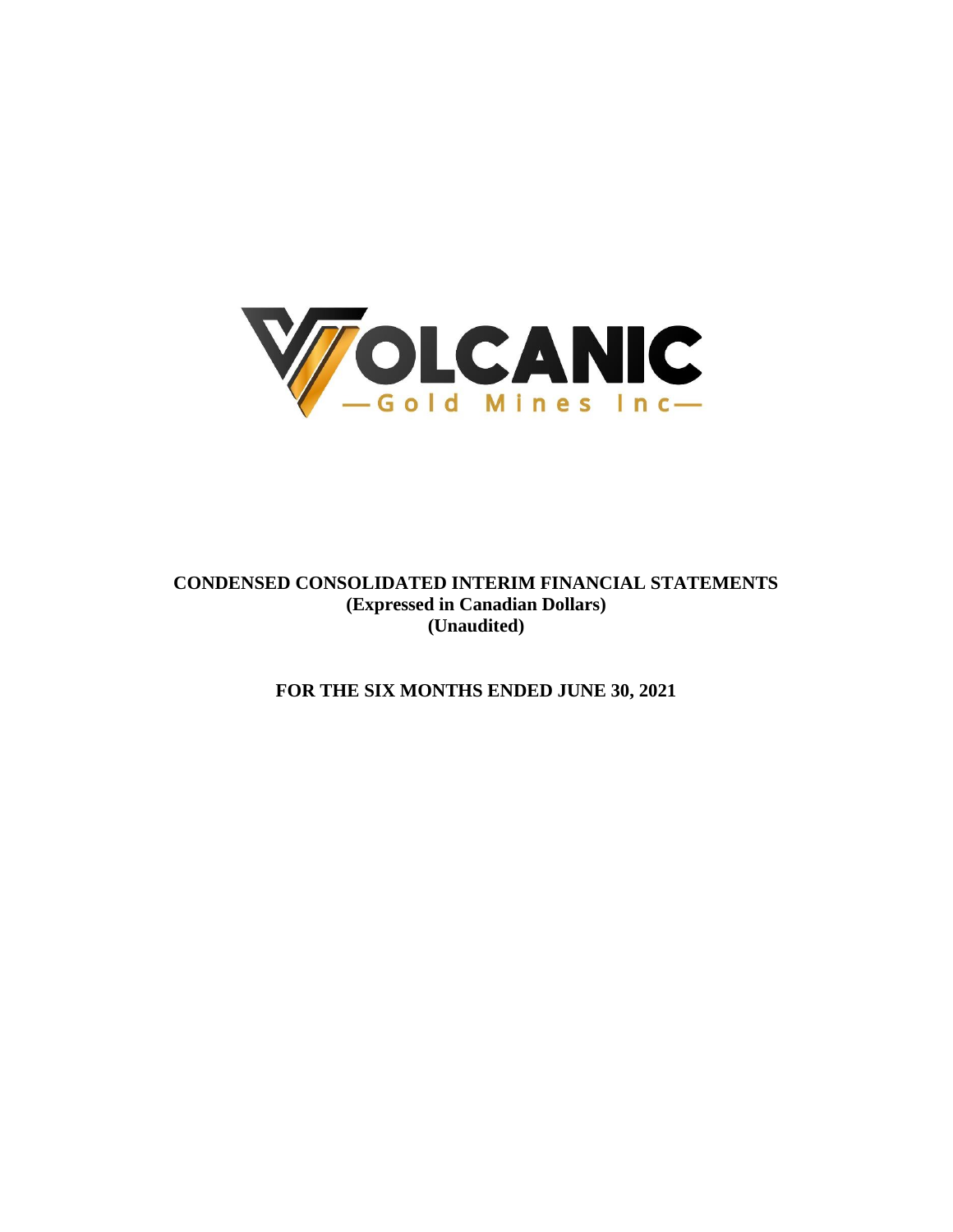# **NOTICE OF NO AUDITOR REVIEW OF CONDENSED CONSOLIDATED INTERIM FINANCIAL STATEMENTS**

In accordance with National Instrument 51-102 of the Canadian Securities Administrators, the Company discloses that its external auditors have not reviewed the unaudited condensed consolidated interim financial statements for the six months ended June 30, 2021. These financial statements have been prepared by management and approved by the Audit Committee and the Board of Directors of the Company.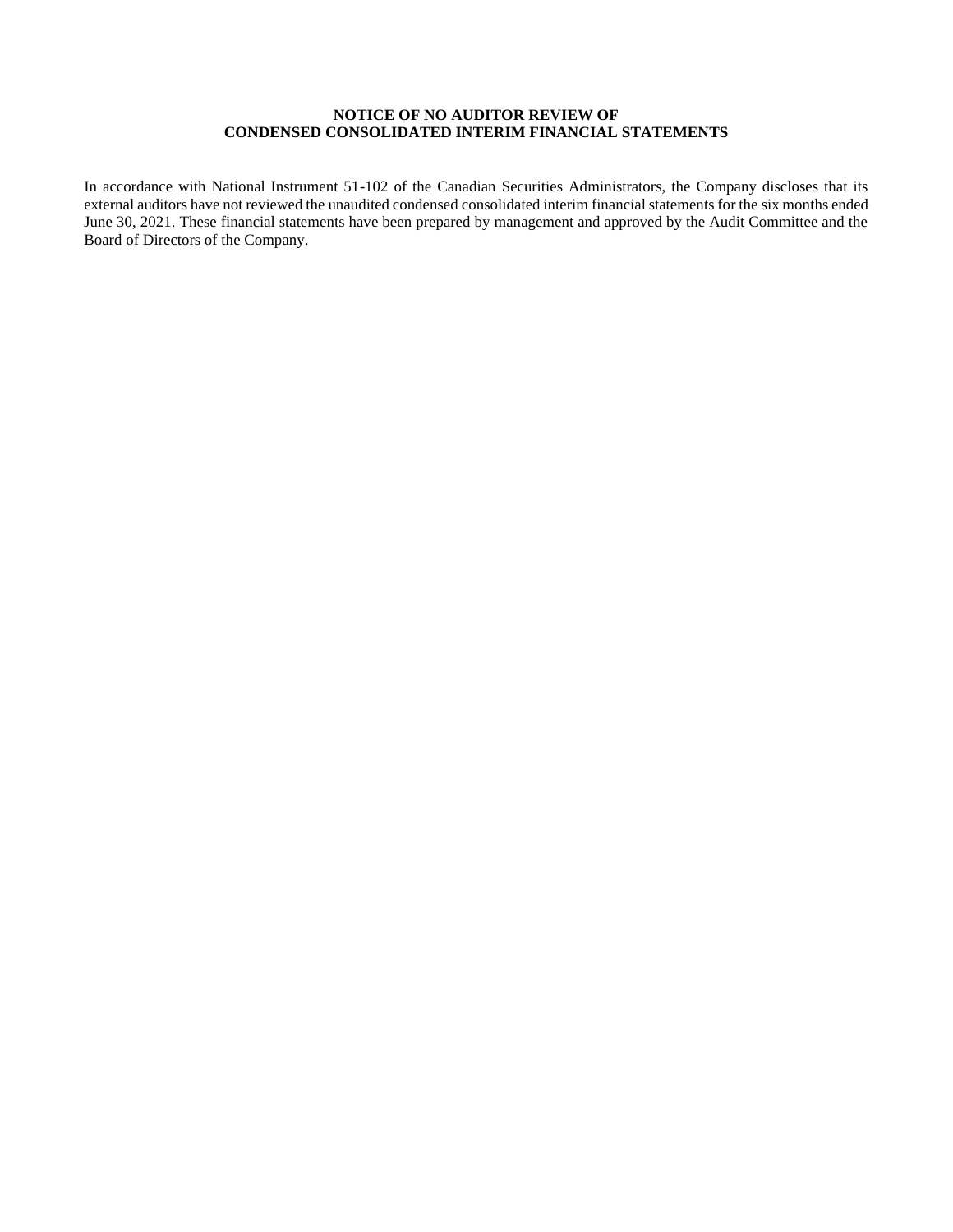**VOLCANIC GOLD MINES INC.**

CONDENSED CONSOLIDATED INTERIM STATEMENTS OF FINANCIAL POSITION (UNAUDITED) (Expressed in Canadian Dollars)

|                                                          | <b>June 30,</b>  | December 31,  |
|----------------------------------------------------------|------------------|---------------|
|                                                          | 2021             | 2020          |
| <b>ASSETS</b>                                            |                  |               |
| <b>Current</b>                                           |                  |               |
| Cash                                                     | 10,228,504<br>\$ | \$11,719,530  |
| Receivables                                              | 10,396           | 15,315        |
| Prepaid expenses and deposits (Note 8)                   | 41,670           | 33,021        |
| Exploration advances (Note 8)                            | 3,871            | 8,796         |
| Total current assets                                     | 10,284,441       | 11,776,662    |
| Non-current                                              |                  |               |
| Long-term deposits (Note 8)                              | 61,000           | 61,000        |
| Equipment (Notes 4 and 8)                                | 182,067          | 861           |
| Mineral properties (Note 6)                              | 100,000          | 100,000       |
| Total non-current assets                                 | 343,067          | 161,861       |
|                                                          | \$<br>10,627,508 | \$11,938,523  |
|                                                          |                  |               |
| <b>LIABILITIES AND SHAREHOLDERS' EQUITY</b>              |                  |               |
| <b>Current</b>                                           |                  |               |
| Accounts payable and accrued liabilities (Note 8)        | \$<br>310,547    | \$<br>216,675 |
| <b>Total liabilities</b>                                 | 310,547          | 216,675       |
|                                                          |                  |               |
| Shareholders' equity                                     | 24,847,088       | 24,691,346    |
| Share capital (Note 9)<br>Other equity reserves (Note 9) | 3,620,005        | 3,113,948     |
| Deficit                                                  | (17, 973, 721)   | (15,907,035)  |
| Equity attributed to shareholders of the Company         | 10,493,372       | 11,898,259    |
| Non-controlling interest (Note 5)                        | (176, 411)       | (176, 411)    |
| Total shareholders' equity                               | 10,316,961       | 11,721,848    |

Approved and authorized by the Board on August 25, 2021.

| "Simon Ridgway" | Director | "Michael Povev" | Director |
|-----------------|----------|-----------------|----------|
| Simon Ridgway   |          | Michael Povev   |          |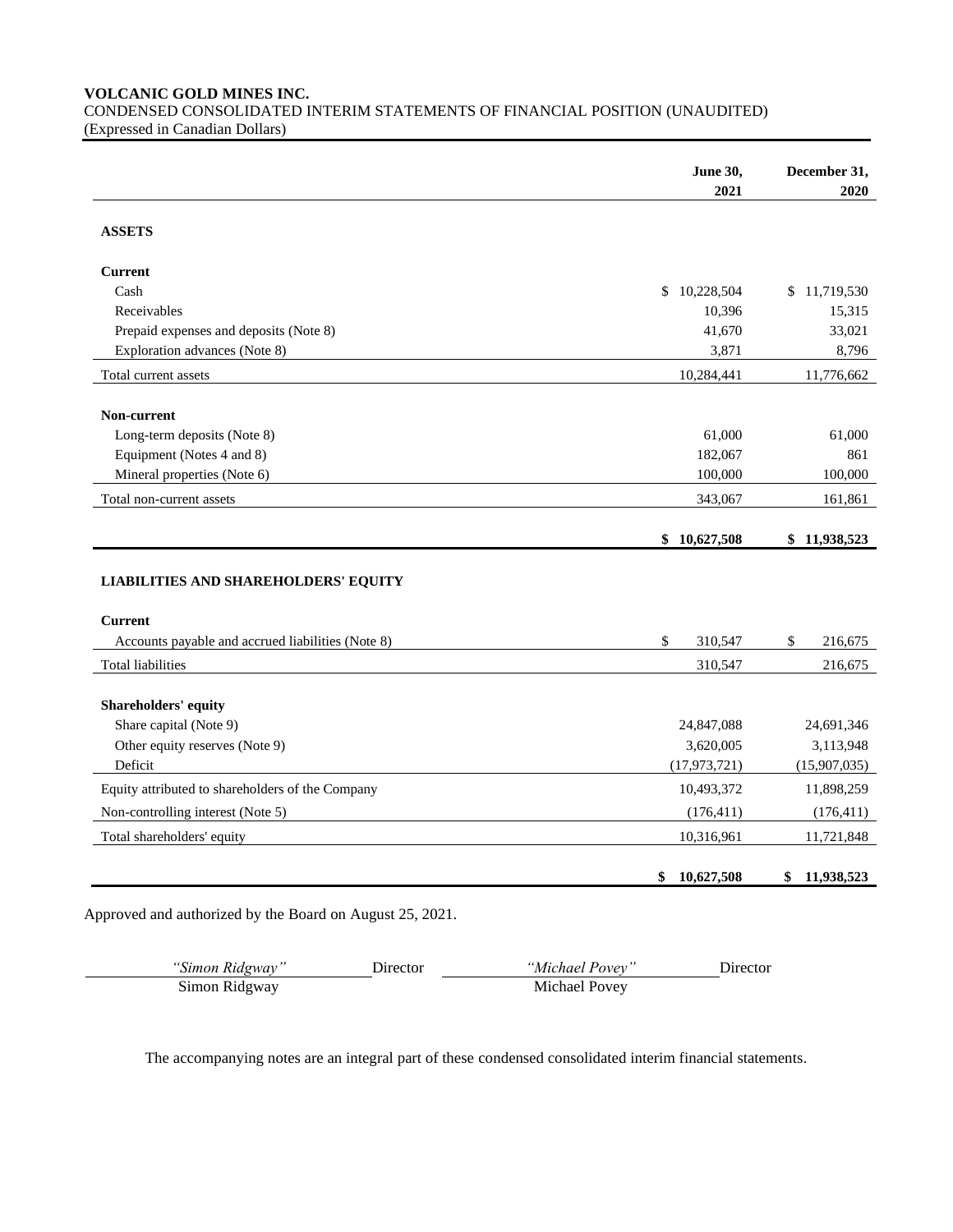# **VOLCANIC GOLD MINES INC.**

CONDENSED CONSOLIDATED INTERIM STATEMENTS OF LOSS AND COMPREHENSIVE LOSS (UNAUDITED) (Expressed in Canadian Dollars)

|                                                                                                                         | Three months ended June 30, |             |              |           | Six months ended June 30, |             |    |            |
|-------------------------------------------------------------------------------------------------------------------------|-----------------------------|-------------|--------------|-----------|---------------------------|-------------|----|------------|
|                                                                                                                         |                             | 2021        |              | 2020      |                           | 2021        |    | 2020       |
| <b>Exploration expenditures</b> (Note 7)                                                                                | \$                          | 858,339     | \$           | 23,713    | \$                        | 1,269,226   | \$ | 23,713     |
|                                                                                                                         |                             |             |              |           |                           |             |    |            |
| General and administrative expenses                                                                                     |                             |             |              |           |                           |             |    |            |
| Consulting and management fees (Note 8)                                                                                 |                             | 18,000      |              | 20,750    |                           | 36,000      |    | 37,250     |
| Depreciation (Note 4)                                                                                                   |                             | 9,785       |              | 93        |                           | 12,861      |    | 185        |
| Legal and audit fees                                                                                                    |                             |             |              | 428       |                           |             |    | 856        |
| Office and administration (Note 8)                                                                                      |                             | 22,751      |              | 8,399     |                           | 40,369      |    | 18,571     |
| Salaries and benefits (Note 8)                                                                                          |                             | 22,050      |              | 7,878     |                           | 45,957      |    | 15,699     |
| Share-based payments (Notes 8 and 10)                                                                                   |                             | 43,474      |              |           |                           | 562,019     |    |            |
| Shareholder communications (Note 8)                                                                                     |                             | 34,387      |              | 1,360     |                           | 71,179      |    | 1,360      |
| Transfer agent and regulatory fees (Note 8)                                                                             |                             | 6,967       |              | 6,147     |                           | 19,264      |    | 12,910     |
| Travel (Note 8)                                                                                                         |                             | 4,762       |              | 567       |                           | 5,426       |    | 3,485      |
|                                                                                                                         |                             | 162,176     |              | 45,622    |                           | 793,075     |    | 90,316     |
| Loss before other items                                                                                                 |                             | (1,020,515) |              | (69, 335) |                           | (2,062,301) |    | (114,029)  |
| Other items                                                                                                             |                             |             |              |           |                           |             |    |            |
| Interest and other income                                                                                               |                             | 7,422       |              |           |                           | 17,671      |    |            |
| Foreign exchange loss                                                                                                   |                             | (21, 582)   |              | (3,771)   |                           | (22,056)    |    | (4,160)    |
| Loss and comprehensive loss for the period                                                                              | \$                          | (1,034,675) | $\mathbf{s}$ | (73, 106) | \$                        | (2,066,686) | \$ | (118, 189) |
| Loss and comprehensive loss attributable to:<br>Equity shareholders of the Company<br>Non-controlling interest (Note 5) | \$                          | (1,034,675) | \$           | (73,106)  | \$                        | (2,066,686) | \$ | (118, 189) |
|                                                                                                                         | \$                          | (1,034,675) | \$           | (73,106)  | \$                        | (2,066,686) | \$ | (118, 189) |
| Basic and diluted loss per common share attributable to<br>equity shareholders of the Company                           |                             | \$(0.02)    |              | \$(0.01)  |                           | \$(0.05)    |    | \$(0.01)   |
| Weighted average number of common shares outstanding<br>- basic and diluted                                             |                             | 44,600,080  |              | 8,603,880 |                           | 44,529,072  |    | 8,603,880  |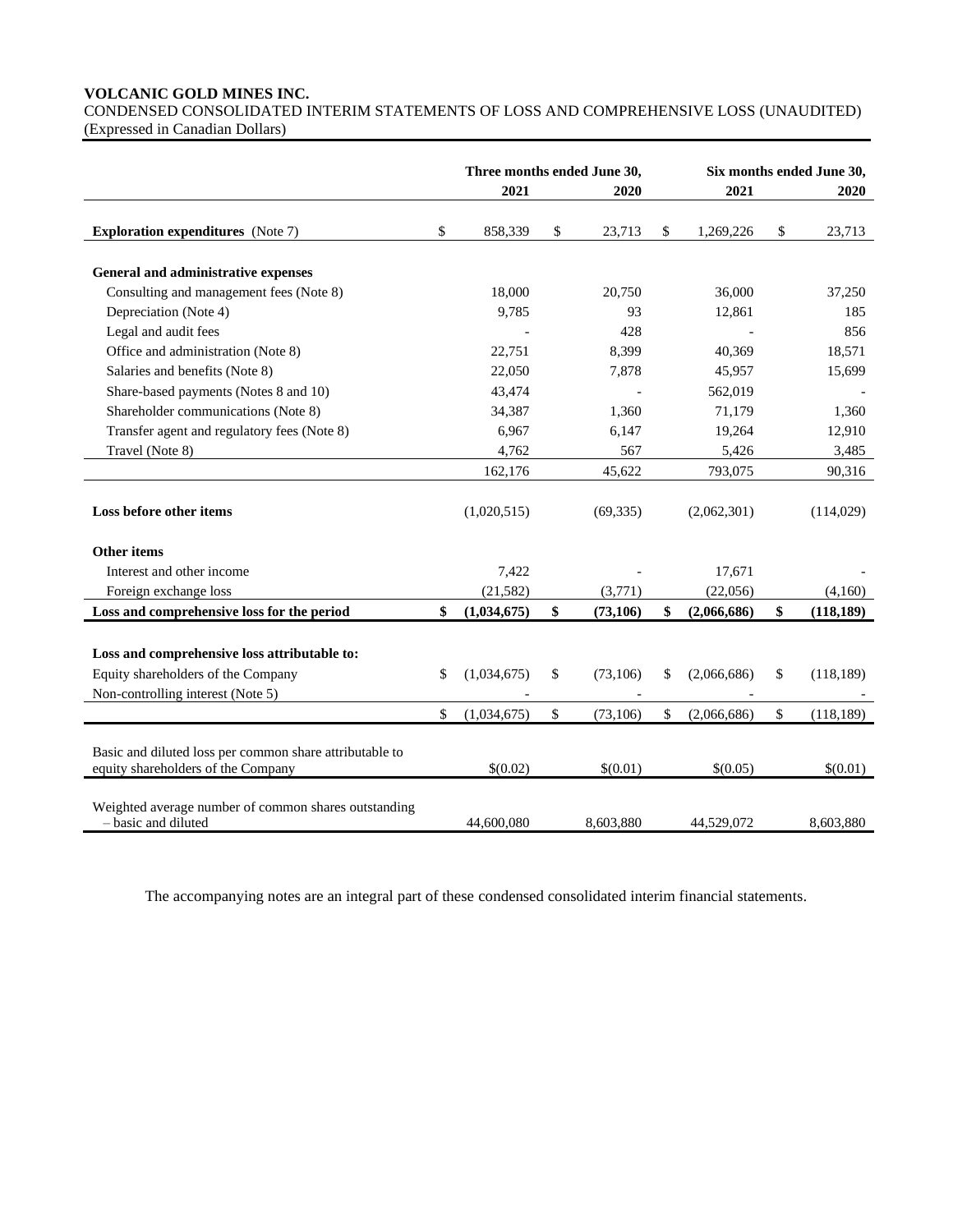# **VOLCANIC GOLD MINES INC.** CONDENSED CONSOLIDATED INTERIM STATEMENTS OF CASH FLOWS (UNAUDITED) (Expressed in Canadian Dollars)

|                                             | Three months ended June 30, |             |    | Six months ended June 30, |                   |    |            |
|---------------------------------------------|-----------------------------|-------------|----|---------------------------|-------------------|----|------------|
|                                             |                             | 2021        |    | 2020                      | 2021              |    | 2020       |
| <b>CASH FLOWS FROM OPERATING ACTIVITIES</b> |                             |             |    |                           |                   |    |            |
| Loss for the period                         | \$                          | (1,034,675) | \$ | (73, 106)                 | \$<br>(2,066,686) | \$ | (118, 189) |
| Item not affecting cash:                    |                             |             |    |                           |                   |    |            |
| Depreciation                                |                             | 9.785       |    | 93                        | 12,861            |    | 185        |
| Share-based payments                        |                             | 43,474      |    |                           | 562,019           |    |            |
| Non-cash working capital item changes:      |                             |             |    |                           |                   |    |            |
| Amounts receivable                          |                             | (5,533)     |    | (449)                     | 4,919             |    | 1,146      |
| Prepaid expenses and deposits               |                             | 56,295      |    | (4,769)                   | (8,649)           |    | (2,539)    |
| <b>Exploration</b> advances                 |                             | 4,547       |    |                           | 4,925             |    |            |
| Accounts payable and accrued liabilities    |                             | 67,901      |    | 39,538                    | 93,872            |    | 46,263     |
| Net cash used in operating activities       |                             | (858, 206)  |    | (38, 693)                 | (1,396,739)       |    | (73, 134)  |
| <b>FINANCING ACTIVITIES</b>                 |                             |             |    |                           |                   |    |            |
| Proceeds from issuance of common shares     |                             |             |    |                           | 99,780            |    |            |
| Share subscriptions received                |                             |             |    | 131,000                   |                   |    | 131,000    |
| Net cash provided by financing activities   |                             |             |    | 131,000                   | 99,780            |    | 131,000    |
| <b>INVESTING ACTIVITIES</b>                 |                             |             |    |                           |                   |    |            |
| Purchase of equipment                       |                             | (25,117)    |    |                           | (194, 067)        |    |            |
| Net cash used in investing activities       |                             | (25, 117)   |    |                           | (194,067)         |    |            |
|                                             |                             |             |    |                           |                   |    |            |
| Change in cash for the period               |                             | (883, 323)  |    | 92,307                    | (1,491,026)       |    | 57,866     |
| Cash, beginning of period                   |                             | 11,111,827  |    | 128,298                   | 11,719,530        |    | 162,739    |
| Cash, end of period                         | \$                          | 10,228,504  | \$ | 220,605                   | \$<br>10,228,504  | \$ | 220,605    |

**Supplemental disclosure with respect to cash flows** (Note 14)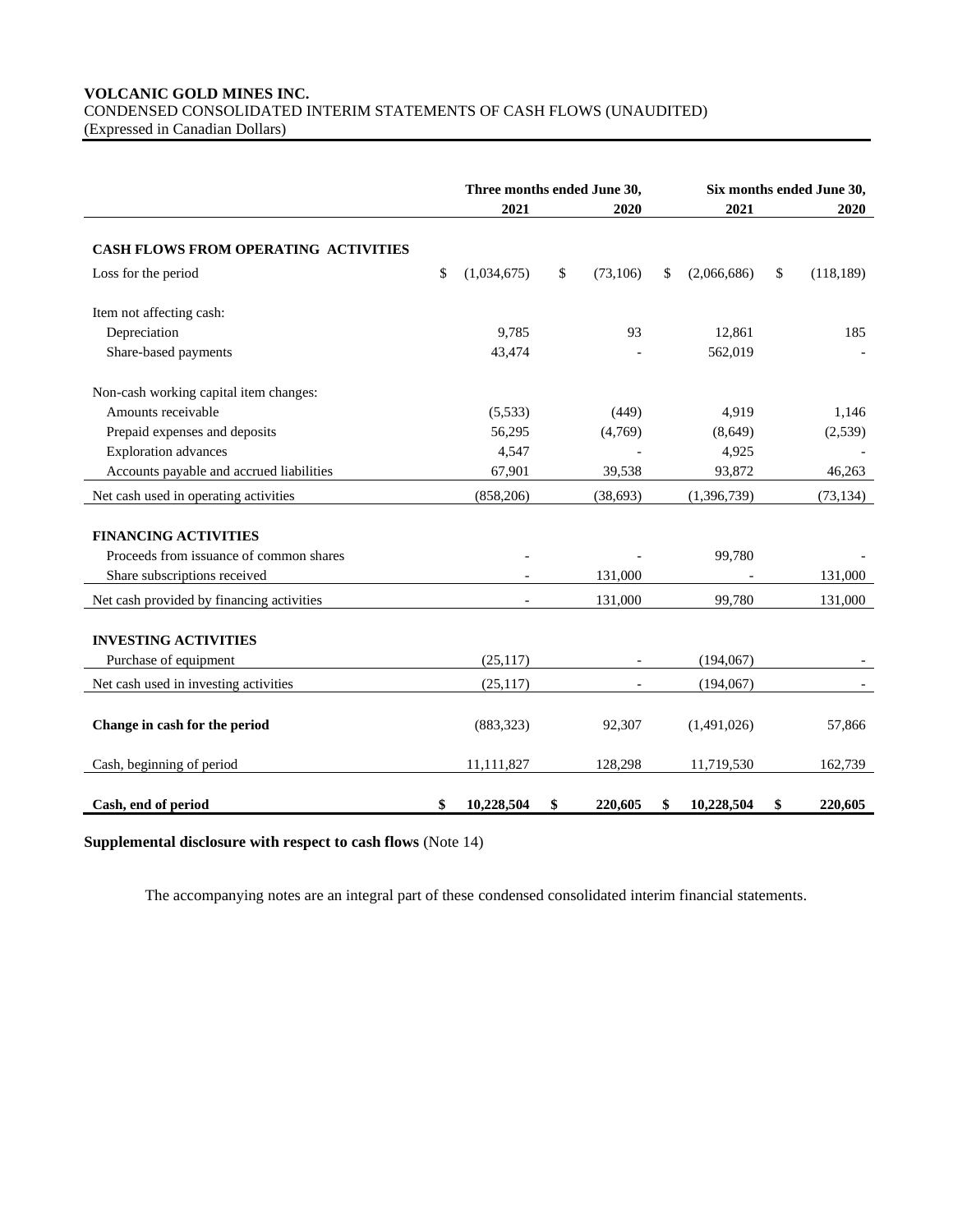# **VOLCANIC GOLD MINES INC.** CONDENSED CONSOLIDATED INTERIM STATEMENTS OF CHANGES IN SHAREHOLDERS' EQUITY (UNAUDITED) For the six months ended June 30, 2021 and 2020

(Expressed in Canadian Dollars)

|                                                                                |                               |              |                                           | <b>Warrants</b><br>and             |                                          |                |                                                      |                                 |                |
|--------------------------------------------------------------------------------|-------------------------------|--------------|-------------------------------------------|------------------------------------|------------------------------------------|----------------|------------------------------------------------------|---------------------------------|----------------|
|                                                                                | Number of<br>common<br>shares | Amount       | <b>Share</b><br>subscriptions<br>received | compensation<br>options<br>reserve | <b>Share-based</b><br>payment<br>reserve | <b>Deficit</b> | <b>Total equity</b><br>attributed to<br>shareholders | Non-<br>controlling<br>interest | <b>Total</b>   |
| Balance, December 31, 2019                                                     | 8,603,880                     | \$13,746,875 | \$                                        | 177,049                            | 1,169,508<br>\$.                         | \$(14,815,964) | 277,468<br>\$.                                       | \$(176, 411)                    | 101.057<br>\$. |
| Loss for the period                                                            |                               |              |                                           |                                    |                                          | (118, 189)     | (118, 189)                                           |                                 | (118, 189)     |
| Share subscriptions received<br>Fair value of expired and<br>forfeited options |                               |              | 131,000                                   |                                    | (11,248)                                 | 11,248         | 131,000                                              |                                 | 131,000        |
|                                                                                |                               |              |                                           |                                    |                                          |                |                                                      |                                 |                |
| Balance, June 30, 2020                                                         | 8,603,880                     | 13,746,875   | 131,000                                   | 177,049                            | 1,158,260                                | (14,922,902)   | 290,279                                              | (176, 411)                      | 113,868        |
| Loss for the period<br>Shares issued for private                               |                               |              |                                           |                                    |                                          | (2,142,390)    | (2,142,390)                                          |                                 | (2,142,390)    |
| placement                                                                      | 23,117,100                    | 6,683,234    |                                           | 31.171                             |                                          |                | 6,714,405                                            |                                 | 6,714,405      |
| Shares issued for public offering                                              | 12,546,500                    | 6,775,110    |                                           | 125,465                            |                                          |                | 6,900,575                                            |                                 | 6,900,575      |
| Share subscriptions received                                                   |                               |              | (131.000)                                 |                                    |                                          |                | (131,000)                                            |                                 | (131,000)      |
| Share issuance costs                                                           |                               | (2,513,873)  |                                           | 1,321,742                          |                                          |                | (1, 192, 131)                                        |                                 | (1, 192, 131)  |
| Fair value of expired and<br>forfeited options                                 |                               |              |                                           |                                    | (1, 158, 260)                            | 1,158,260      |                                                      |                                 |                |
| Share-based payments                                                           |                               |              |                                           |                                    | 1,458,521                                |                | 1,458,521                                            |                                 | 1,458,521      |
| Balance, December 31, 2020                                                     | 44.267.480                    | 24.691.346   |                                           | 1.655.427                          | 1,458,521                                | (15,907,035)   | 11,898,259                                           | (176.411)                       | 11,721,848     |
| Loss for the period                                                            |                               |              |                                           |                                    | $\overline{\phantom{a}}$                 | (2,066,686)    | (2,066,686)                                          |                                 | (2,066,686)    |
| Warrants exercised<br>Transfer of other equity reserve on                      | 332,600                       | 99,780       |                                           |                                    |                                          |                | 99,780                                               |                                 | 99,780         |
| exercise of warrants                                                           |                               | 55,962       |                                           | (55,962)                           |                                          |                |                                                      |                                 |                |
| Share-based payments                                                           |                               |              |                                           |                                    | 562,019                                  |                | 562,019                                              |                                 | 562,019        |
| <b>Balance, June 30, 2021</b>                                                  | 44,600,080                    | \$24,847,088 | \$                                        | \$1,599,465                        | \$2,020,540                              | \$(17,973,721) | \$10,493,372                                         | \$(176, 411)                    | \$10,316,961   |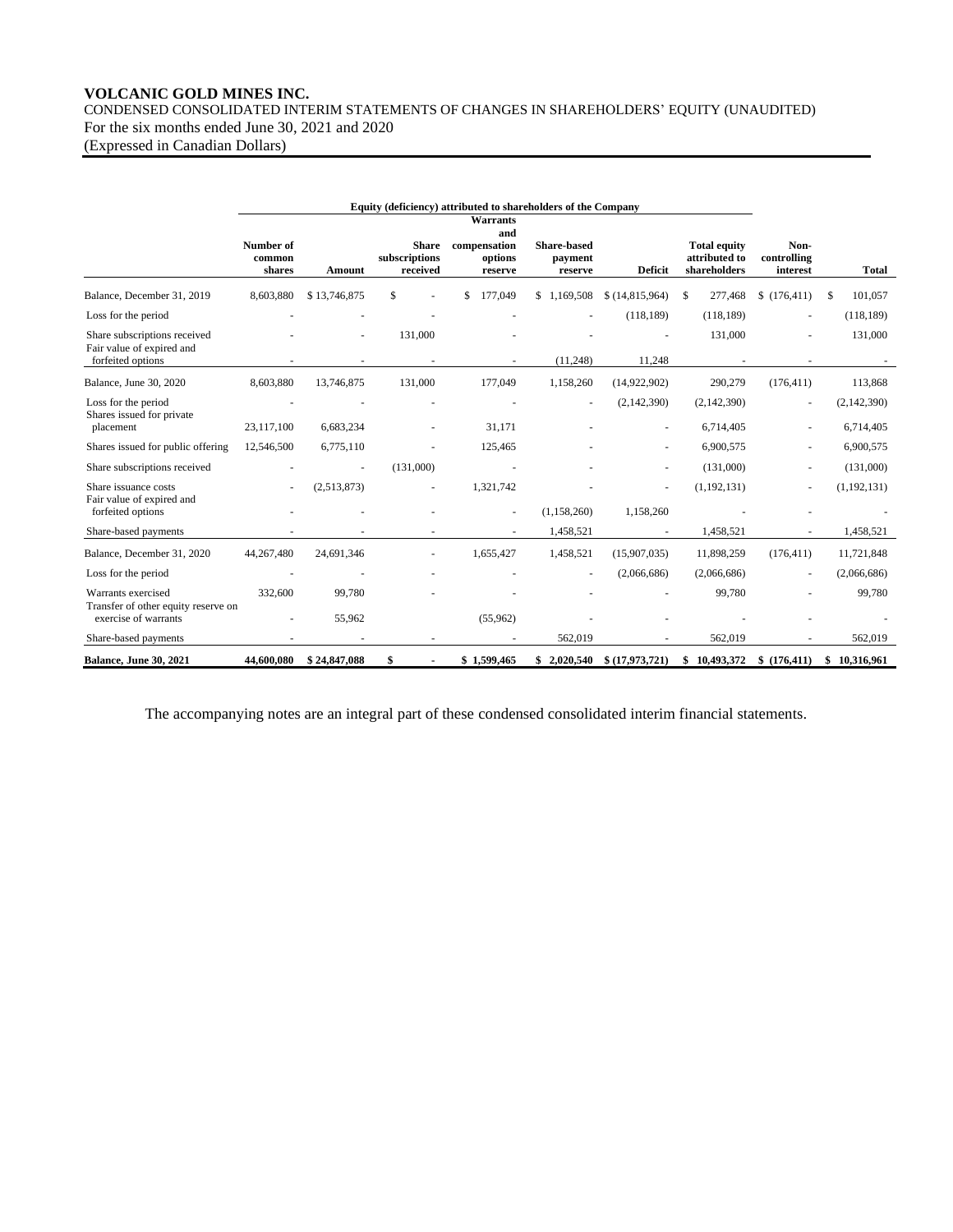## **1. NATURE AND CONTINUANCE OF OPERATIONS**

Volcanic Gold Mines Inc. is a publicly traded company incorporated under the Business Corporations Act (British Columbia) on April 25, 2007. The Company together with its subsidiaries (collectively referred to as the "Company") is principally engaged in acquisition and exploration of resource properties. The Company currently trades under the symbol "VG" on the TSX Venture Exchange.

The head office, principal address and records office of the Company are located at 200 Burrard Street, Suite 650, Vancouver, British Columbia, V6C 3L6, Canada.

The Company's financial statements and those of its controlled subsidiaries ("condensed consolidated interim financial statements") are presented in Canadian dollars.

These condensed consolidated interim financial statements have been prepared in accordance with International Financial Reporting Standards ("IFRS") with the assumption that the Company will be able to realize its assets and discharge its liabilities in the normal course of business rather than through a process of forced liquidation. The Company has incurred losses from inception and, despite a strong current working capital position, does not currently have the financial resources to sustain operations in the long-term. While the Company has been successful in obtaining its required funding in the past, there is no assurance that such future financing will be available or be available on favorable terms. Management believes the Company has sufficient current working capital to operate for at least the next year at the current level of operations.

At the time these condensed consolidated interim financial statements were prepared, the COVID-19 pandemic has caused significant disruptions to the global economy and increased volatility in the global financial markets. The extent to which COVID-19 may adversely impact the Company's business and financing opportunities will depend on future developments such as the geographic spread of the disease, the duration of the outbreak, travel restrictions and social distancing at the properties, business closures or business disruptions, and the effectiveness of actions taken in Canada, and other countries to contain and treat the disease.

## **2. BASIS OF PREPARATION**

## **Statement of compliance**

These condensed consolidated interim financial statements are prepared in accordance with International Accounting Standard ("IAS") 34 *Interim Financial Reporting* under IFRS issued by the International Accounting Standards Board ("IASB"). These condensed consolidated interim financial statements follow the same accounting policies and methods of application as the most recent annual consolidated financial statements of the Company. These condensed consolidated interim financial statements do not contain all of the information required for full annual financial statements. Accordingly, these condensed consolidated interim financial statements should be read in conjunction with the Company's most recent annual consolidated financial statements, which were prepared in accordance with IFRS as issued by the IASB.

## **Basis of Measurement**

These condensed consolidated interim financial statements have been prepared on the historical cost basis except for certain financial instruments, which are measured at fair value. In addition, these condensed consolidated interim financial statements have been prepared using the accrual basis of accounting, except for cash flow information.

The condensed consolidated interim financial statements are presented in Canadian dollars ("CAD").

The preparation of condensed consolidated interim financial statements in compliance with IFRS requires management to make certain critical accounting estimates. It also requires management to exercise judgment in applying the Company's accounting policies. The areas involving a higher degree of judgment of complexity, or areas where assumptions and estimates are significant to the condensed consolidated interim financial statements are disclosed in Note 3.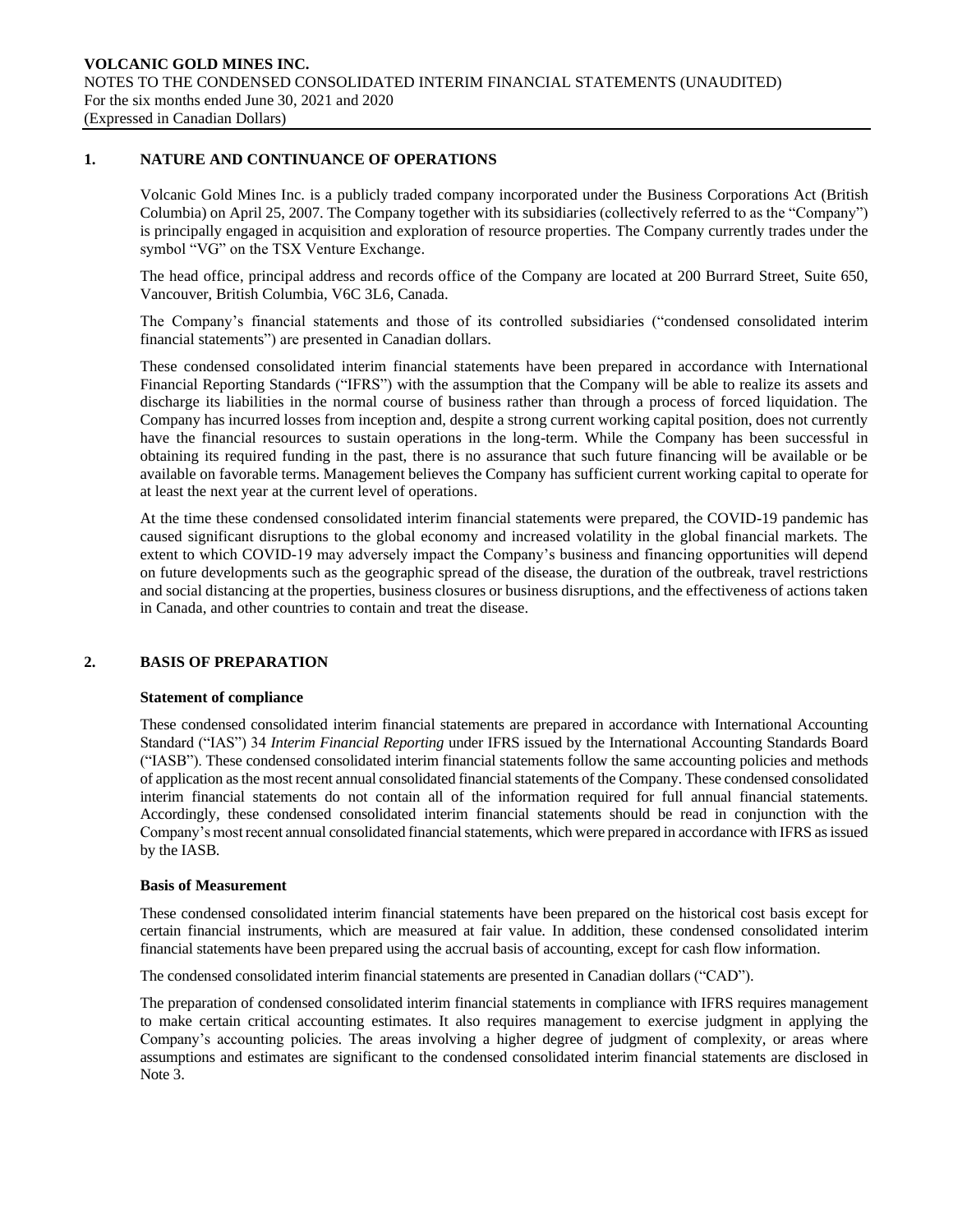# **2. BASIS OF PREPARATION** (cont'd)

## **Basis of Consolidation**

These condensed consolidated interim financial statements include the accounts of the Company and its subsidiaries. A subsidiary is an entity in which the Company has control, directly or indirectly, where control is defined as the power to govern the financial and operating policies of an enterprise so as to obtain benefits from its activities. All material intercompany transactions and balances have been eliminated on consolidation.

Details of the Company's principal subsidiary as at June 30, 2021 is as follows:

|                         |                               | Ownership     |                           |
|-------------------------|-------------------------------|---------------|---------------------------|
| Name                    | <b>Place of incorporation</b> | $\frac{0}{0}$ | <b>Principal activity</b> |
| Recursos del Golfo S.A. | Guatemala)                    | 100%          | Exploration company       |

## **Foreign Currency Translation**

The functional currency is the currency of the primary economic environment in which the entity operations and has been determined for each entity within the Company. The functional currency for all entities within the Company is the Canadian dollar. The functional currency determinations were conducted through an analysis of the consideration factors identified in International Accounting Standards ("IAS") 21, *The Effects of Changes in Foreign Exchange Rates*.

Transactions in currencies other than the Canadian dollar are recorded at exchange rates prevailing on the dates of the transactions. At the end of each reporting period, the monetary assets and liabilities of the Company that are denominated in foreign currencies are translated at the rate of exchange at the statement of financial position date while non-monetary assets and liabilities are translated at historical rates. Revenues and expenses are translated at the exchange rates approximating those in effect on the date of the transactions. Exchange gains and losses arising on translation are included in the statement of loss and comprehensive loss.

# **3. CRITICAL ACCOUNTING ESTIMATES AND JUDGMENTS**

The Company makes estimates and assumptions about the future that affect the reported amounts of assets and liabilities. Estimates and judgments are continually evaluated based on historical experience and other factors, including expectations of future events that are believed to be reasonable under the circumstances. In the future, actual experience may differ from these estimates and assumptions.

The effect of a change in an accounting estimate is recognized prospectively by including it in profit or loss in the period of the change, if the change affects that period only, or in the period of the change and future periods, if the change affects both.

The key areas of judgment applied in the preparation of the condensed consolidated interim financial statements that could result in a material adjustment to the carrying amounts of assets and liabilities are as follows:

a) The application of the Company's accounting policy for mineral property expenditures requires judgment in determining whether it is likely that future economic benefits will flow to the Company.

Assets or cash-generating units are evaluated at each reporting date to determine whether there are any indications of impairment. The Company considers both internal and external sources of information when making the assessment of whether there are indications of impairment for the Company's mineral property assets.

In respect of costs incurred for its investment in mineral property assets, management has determined there are no indicators of impairment. Management uses several criteria in its assessments of economic recoverability and probability of future economic benefit, including geologic and metallurgic information, economics assessment/ studies, accessible facilities and existing permits.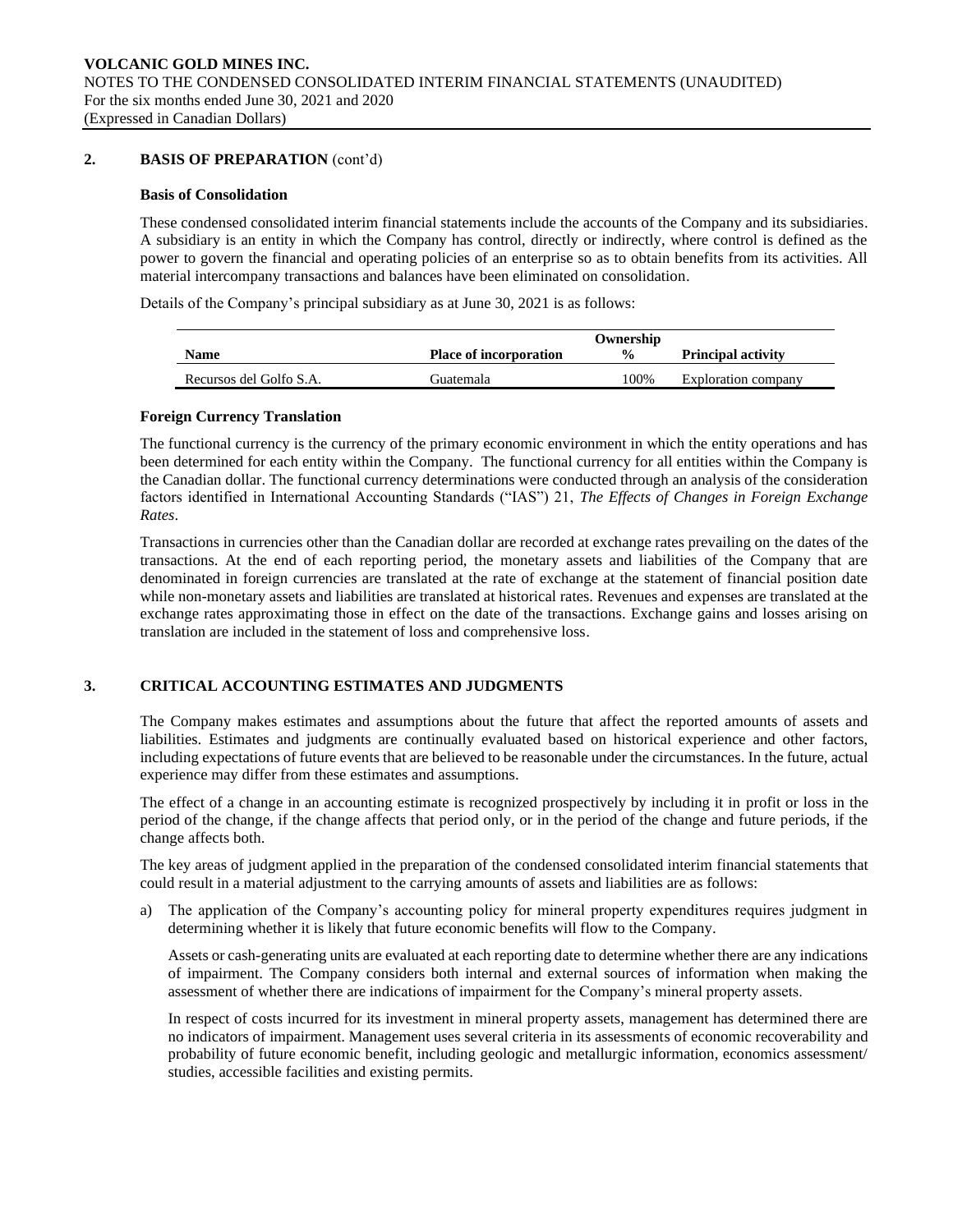# **3. CRITICAL ACCOUNTING ESTIMATES AND JUDGMENTS** (cont'd)

- b) Although the Company has taken steps to verify title to mineral properties in which it has an interest, these procedures do not guarantee the Company's title. Such properties may be subject to prior agreements or transfers and title may be affected by undetected defects.
- c) Although the Company has taken steps to identify any decommissioning liabilities related to mineral properties in which it has an interest, there may be unidentified decommissioning liabilities present.

The key estimates applied in the preparation of the condensed consolidated interim financial statements that could result in a material adjustment to the carrying amounts of assets and liabilities are as follows:

- a) The Company may be subject to income tax in several jurisdictions and significant judgment is required in determining the provision for income taxes. During the ordinary course of business and on dispositions of mineral property or interests therein, there are transactions and calculations for which the ultimate tax determination is uncertain. As a result, the Company recognizes tax liabilities based on estimates of whether additional taxes and interest will be due. This assessment relies on estimates and assumptions and may involve a series of judgments about future events, and interpretation of tax law. To the extent that the final tax outcome of these matters is different than the amounts recorded, such differences will impact income tax expense in the period in which such determination is made.
- b) In estimating the fair value of share-based payments, using the Black-Scholes option pricing model, management is required to make certain assumptions and estimates. Changes in assumptions used to estimate fair value could result in materially different results.

|                                 | Computer<br>equipment | <b>Furniture and</b><br>equipment |       | <b>Vehicles</b> |         |              | <b>Total</b> |
|---------------------------------|-----------------------|-----------------------------------|-------|-----------------|---------|--------------|--------------|
| Cost                            |                       |                                   |       |                 |         |              |              |
| Balance, December 31, 2019      | \$<br>11,628          | \$                                |       | \$              |         | $\mathbb{S}$ | 11,628       |
| Balance, December 31, 2020      | 11,628                |                                   |       |                 |         |              | 11,628       |
| Additions                       |                       |                                   | 7,912 |                 | 186,155 |              | 194,067      |
| <b>Balance, June 30, 2021</b>   | \$<br>11,628          | \$                                | 7,912 | \$              | 186,155 | \$           | 205,695      |
|                                 |                       |                                   |       |                 |         |              |              |
| <b>Accumulated amortization</b> |                       |                                   |       |                 |         |              |              |
| Balance, December 31, 2019      | \$<br>10,398          | \$                                |       | \$              |         | \$.          | 10,398       |
| Charge for period               | 369                   |                                   |       |                 |         |              | 369          |
| Balance, December 31, 2020      | 10,767                |                                   |       |                 |         |              | 10,767       |
| Charge for period               | 430                   |                                   | 396   |                 | 12,035  |              | 12,861       |
| <b>Balance, June 30, 2021</b>   | \$<br>11,197          | \$                                | 396   | \$              | 12,035  | \$           | 23,628       |
|                                 |                       |                                   |       |                 |         |              |              |
| <b>Carrying amounts</b>         |                       |                                   |       |                 |         |              |              |
| At December 31, 2020            | \$<br>861             | \$                                |       | \$              |         | \$           | 861          |
| At June 30, 2021                | \$<br>431             | \$                                | 7,516 | \$              | 174,120 | \$           | 182,067      |

# **4. EQUIPMENT**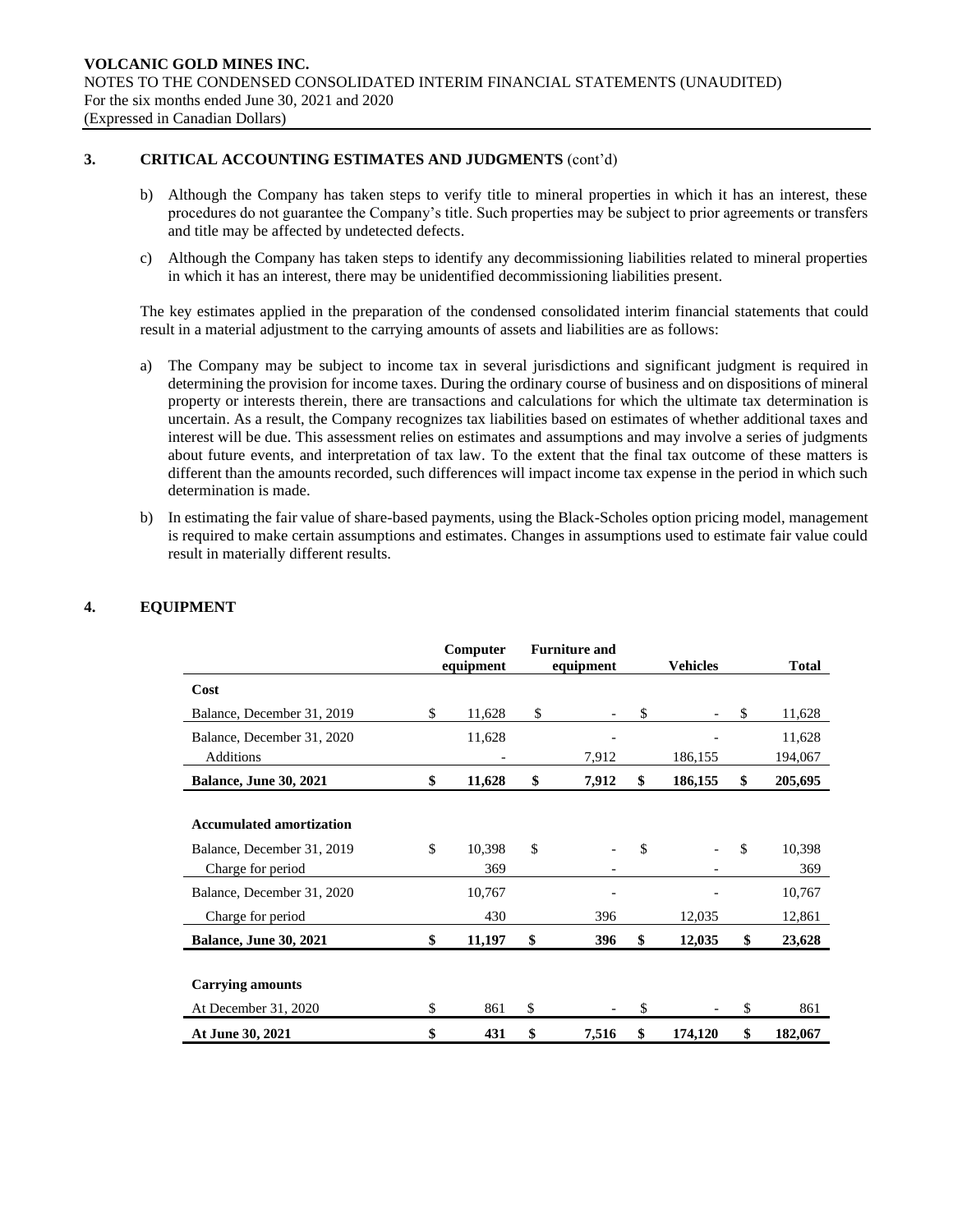# **5. NON-CONTROLLING INTEREST**

Non-controlling interests ("NCI"s) in the net assets of consolidated subsidiaries are identified separately from the Company's equity therein. Total comprehensive loss of the Company's subsidiary is attributed to the equity holders of the Company and to the non-controlling interests even if this results in the non-controlling interest having a deficit balance.

The Company adjusts the non-controlling interest by attributing a proportionate amount of the subsidiaries net identifiable assets. The Company also adjusts other comprehensive loss to reflect the new ownership interest. These adjustments are also recognized in equity.

For the period ended June 30, 2021, 25% of the net assets of the Company's consolidated subsidiary, Guiord SA ("Guiord"), were attributable to its non-controlling interest. The value of the NCI at June 30, 2021 was a deficiency of \$176,411 (December 31, 2020: \$176,411). There was no income or loss allocated to NCI during the periods ended June 30, 2021 and 2020.

# **6. MINERAL PROPERTIES**

The Company capitalized the following acquisition costs of its mineral property interests during the period from January 1, 2020 to June 30, 2021:

|                               |    | <b>Holly</b> and |
|-------------------------------|----|------------------|
|                               |    | <b>Banderas</b>  |
| Balance, December 31, 2019    | S  |                  |
| Acquisition costs             |    | 100,000          |
| Balance, December 31, 2020    |    | 100,000          |
| <b>Balance, June 30, 2021</b> | \$ | 100,000          |

## **Holly and Banderas Properties - Guatemala**

In May 2020, the Company signed an agreement whereby it has been granted by Radius Gold Inc. ("Radius") the exclusive option (the "Option") to acquire a 60% interest in the Holly and Banderas gold-silver properties in Guatemala (the "Properties"). The Company may exercise the Option by raising a minimum \$3.0 million (completed on July 27, 2020) and spending US\$7.0 million on exploration of the Properties within 48 months from the date drilling permits for the properties are granted (granted subsequent to December 31, 2020). An initial US\$1.0 million must be spent on exploration within 12 months of receiving the required drill permits, including a minimum 3,000 metres of drilling. The Company also made a cash payment of \$100,000 to Radius during the 2020 fiscal year which was recorded as a mineral property acquisition cost. Upon exercise of the Option, the Company will enter into a standard 60/40 joint venture with Radius in order to further develop the properties.

The Company also has the exclusive right for 24 months following the execution of the Option to evaluate the other property interests of Radius in eastern Guatemala and to enter into an agreement to acquire an interest in any of such other properties on reasonable mutually agreed upon terms.

The Company and Radius have one common director, namely, Simon Ridgway.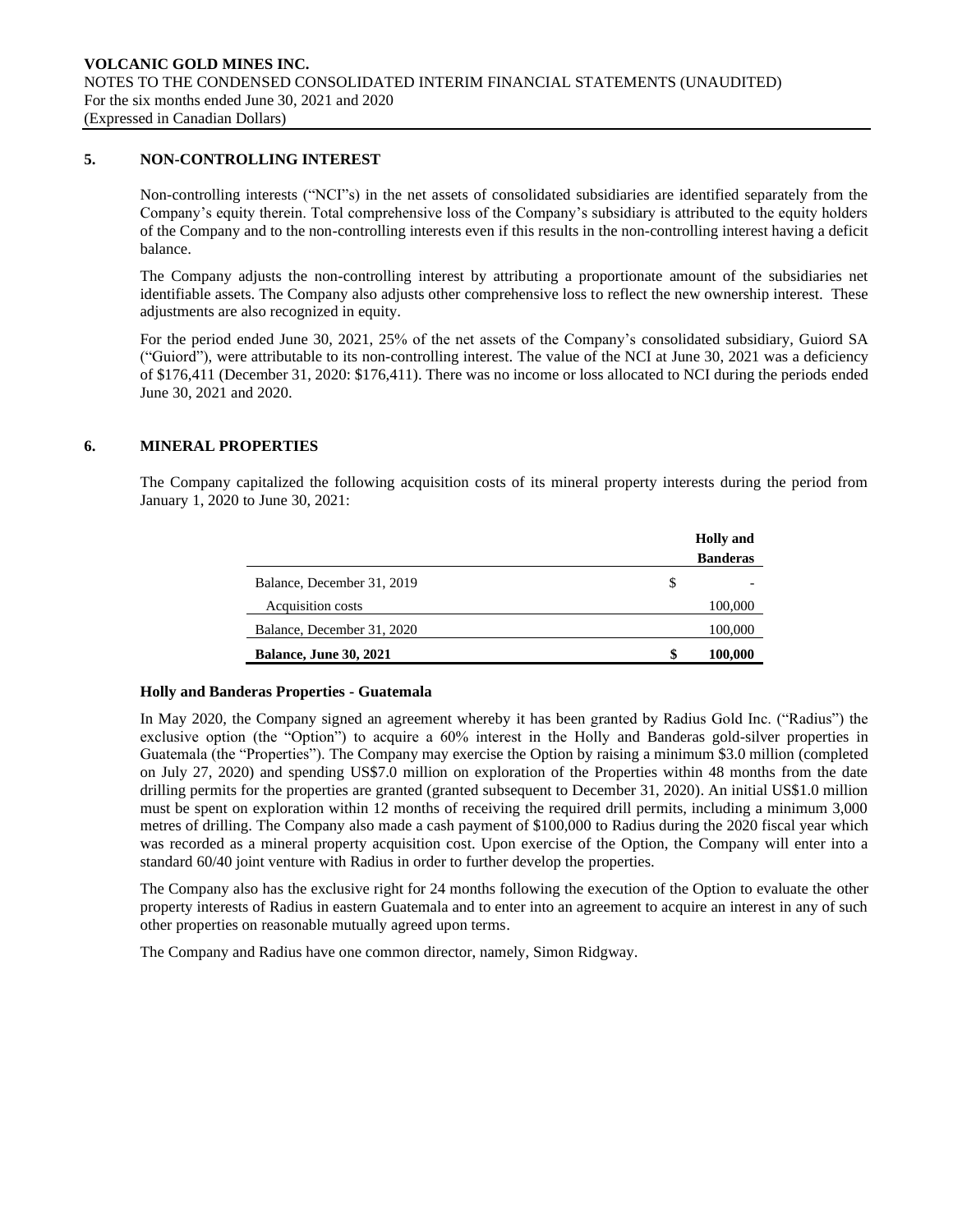# **7. EXPLORATION EXPENDITURES**

During the period ended June 30, 2021, the Company incurred the following exploration expenditures on the Holly and Banderas properties:

|                                 | Three months<br>ended | Six months<br>ended |  |  |
|---------------------------------|-----------------------|---------------------|--|--|
|                                 | June 30, 2021         | June 30, 2021       |  |  |
| Assaying                        | \$<br>58,251          | \$<br>65,288        |  |  |
| Community relations             | 14,882                | 22,376              |  |  |
| Drilling                        | 317,241               | 317,241             |  |  |
| Environmental                   | 6,997                 | 23,903              |  |  |
| Field expenses                  | 104,321               | 140,922             |  |  |
| Geological and other consulting | 194,267               | 383,451             |  |  |
| Legal and accounting            | 6,375                 | 10,063              |  |  |
| Licenses, permitting and taxes  | 6,345                 | 6,345               |  |  |
| Office and administration       | 55,291                | 112,114             |  |  |
| Project management              | 27,078                | 55,006              |  |  |
| Salaries and benefits           | 32,841                | 59,448              |  |  |
| Travel                          | 34,450                | 73,069              |  |  |
|                                 | \$<br>858,339         | \$<br>1,269,226     |  |  |

During the three and six-month periods ended June 30, 2020, the Company incurred \$23,713 on property investigation costs.

# **8. RELATED PARTY TRANSACTIONS**

The Company had transactions during the periods ended June 30, 2021 and 2020 with related parties consisting of directors, officers and the following companies with common directors:

| <b>Related party</b>                      | <b>Nature of transactions</b>                    |
|-------------------------------------------|--------------------------------------------------|
| Gold Group Management Inc. ("Gold Group") | Shared office and administrative related charges |
| Mill Street Services Ltd. ("Mill Street") | Consulting services                              |
| Radius                                    | Property transaction and exploration support     |

Balances and transactions with related parties not disclosed elsewhere in these condensed consolidated interim financial statements are as follows:

a) During the periods ended June 30, 2021 and 2020, the Company reimbursed Gold Group, a private company controlled by Simon Ridgway, a Director and Chief Executive Officer of the Company, for the following costs:

|                                      | Three months ended June 30, |        |    |                |    | Six months ended June 30, |    |        |  |
|--------------------------------------|-----------------------------|--------|----|----------------|----|---------------------------|----|--------|--|
|                                      |                             | 2021   |    | <b>2020</b>    |    | 2021                      |    | 2020   |  |
| General and administrative expenses: |                             |        |    |                |    |                           |    |        |  |
| Office and administration            | \$                          | 16.090 | \$ | 8.154          | \$ | 31.389                    | \$ | 16,213 |  |
| Salaries and benefits                |                             | 22,050 |    | 7,878          |    | 45.957                    |    | 15,699 |  |
| Shareholder communications           |                             | 750    |    | 770            |    | 1,562                     |    | 770    |  |
| Transfer agent and regulatory fees   |                             | 3.392  |    | 5,391          |    | 7.390                     |    | 5,891  |  |
| Travel and accommodation             |                             | 3,044  |    | 566            |    | 3,581                     |    | 2,029  |  |
|                                      |                             | 45,326 | \$ | 22,759         | \$ | 89,879                    | \$ | 40,602 |  |
| Exploration expenditures             | \$                          | 4.735  | \$ | $\blacksquare$ | S  | 4.735                     | \$ |        |  |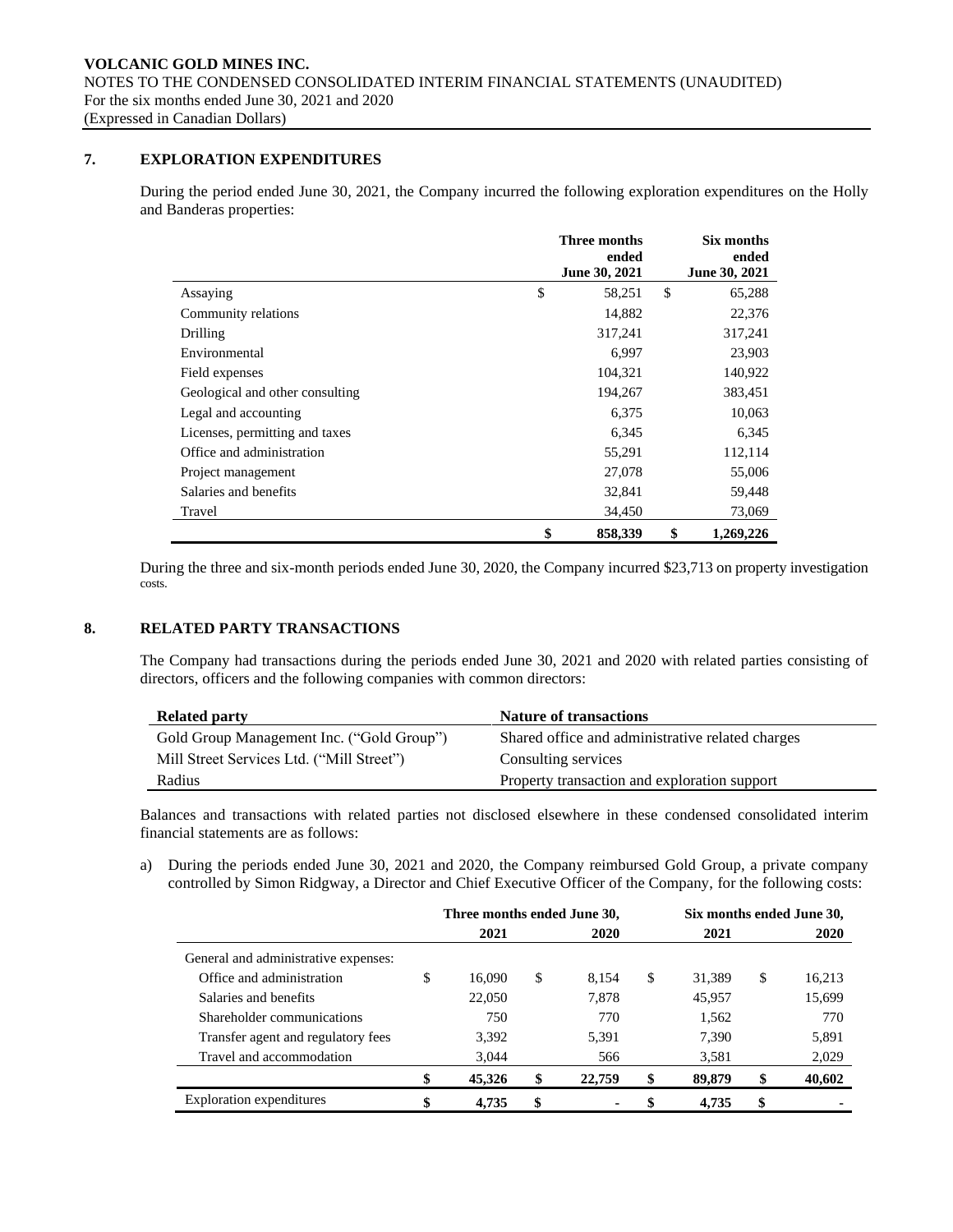## **8. RELATED PARTY TRANSACTIONS** (cont'd)

Gold Group is reimbursed by the Company for certain shared costs and other business-related expenses paid by Gold Group on behalf of the Company. Salaries and benefits for the periods ended June 30, 2021 and 2020 include those for the Chief Financial Officer and the Corporate Secretary

- b) Prepaid expenses and deposits as of June 30, 2021 includes an amount of \$8,341 (December 31, 2020: \$231) paid to Gold Group.
- c) Exploration advances as of June 30, 2021 includes an amount of \$3,871 (December 31, 2020: \$8,796) advanced to Radius for exploration expenditures to be incurred on the Company's behalf.
- d) Long-term deposits as of June 30, 2021 consists of \$61,000 (December 31, 2020: \$61,000) paid to Gold Group as a deposit pursuant to the Company's office and administrative services agreement with Gold Group.
- e) During the period ended June 30, 2021, the Company purchased Radius' Guatemalan exploration equipment and supplies for a total cost of \$50,000, of which \$25,117 was capitalized as equipment.
- f) Included in accounts payable and accrued liabilities as of June 30, 2021 was \$29,062 (December 31, 2020: \$25,168) owing to Gold Group, \$11,220 was owing to Radius (December 31, 2020: \$Nil), and \$2,000 (December 31, 2020: \$2,000) to Michael Povey, a Director and Chairman of the Company, for consulting fees. The amount for Gold Group is due on a monthly basis and secured by a deposit.

The Company has identified certain of its directors and senior officers as its key management personnel. Included for the periods ended June 30, 2021 and 2020 are the following items paid or accrued to key management personnel and/or companies with common directors.

|                                                         | Three months ended June 30, |        |    |             |   | Six months ended June 30, |    |        |  |
|---------------------------------------------------------|-----------------------------|--------|----|-------------|---|---------------------------|----|--------|--|
|                                                         |                             | 2021   |    | <b>2020</b> |   | 2021                      |    | 2020   |  |
| General and administrative expenses:                    |                             |        |    |             |   |                           |    |        |  |
| Consulting and management fees                          | \$                          | 18,000 | \$ | 20.750      | S | 36,000                    | \$ | 37,250 |  |
| Salaries and benefits<br>Share-based payments (value of |                             | 5.958  |    | 2.200       |   | 12.375                    |    | 5,775  |  |
| stock options granted and vested)                       |                             |        |    |             |   | 249.263                   |    |        |  |
| Exploration expenditures:                               |                             |        |    |             |   |                           |    |        |  |
| Consulting and management fees                          |                             | 28,500 |    | 7.000       |   | 57,000                    |    | 7,000  |  |
|                                                         | \$                          | 52,458 | \$ | 29,950      |   | 354,638                   | \$ | 50.025 |  |

Key management compensation includes consulting fees paid to Mill Street, a company controlled by Simon Ridgway, a Director and Chief Executive Officer of the Company.

The value of stock option grants issued to non-key management directors during the period ended June 30, 2021 was \$99,705 (2020: \$Nil).

## **9. SHAREHOLDERS EQUITY**

## **a) Common shares**

The Company is authorized to issue an unlimited number of common and preferred shares without par value.

As at June 30, 2021, 44,600,080 (December 31, 2020: 44,267,480) common shares and nil preferred shares were issued and outstanding.

During the period ended June 30, 2021, there was a total of 332,600 share purchase warrants with an exercise of \$0.30 per share were exercised for proceeds of \$99,780.

During the period ended June 30, 2020, there was no share capital activity.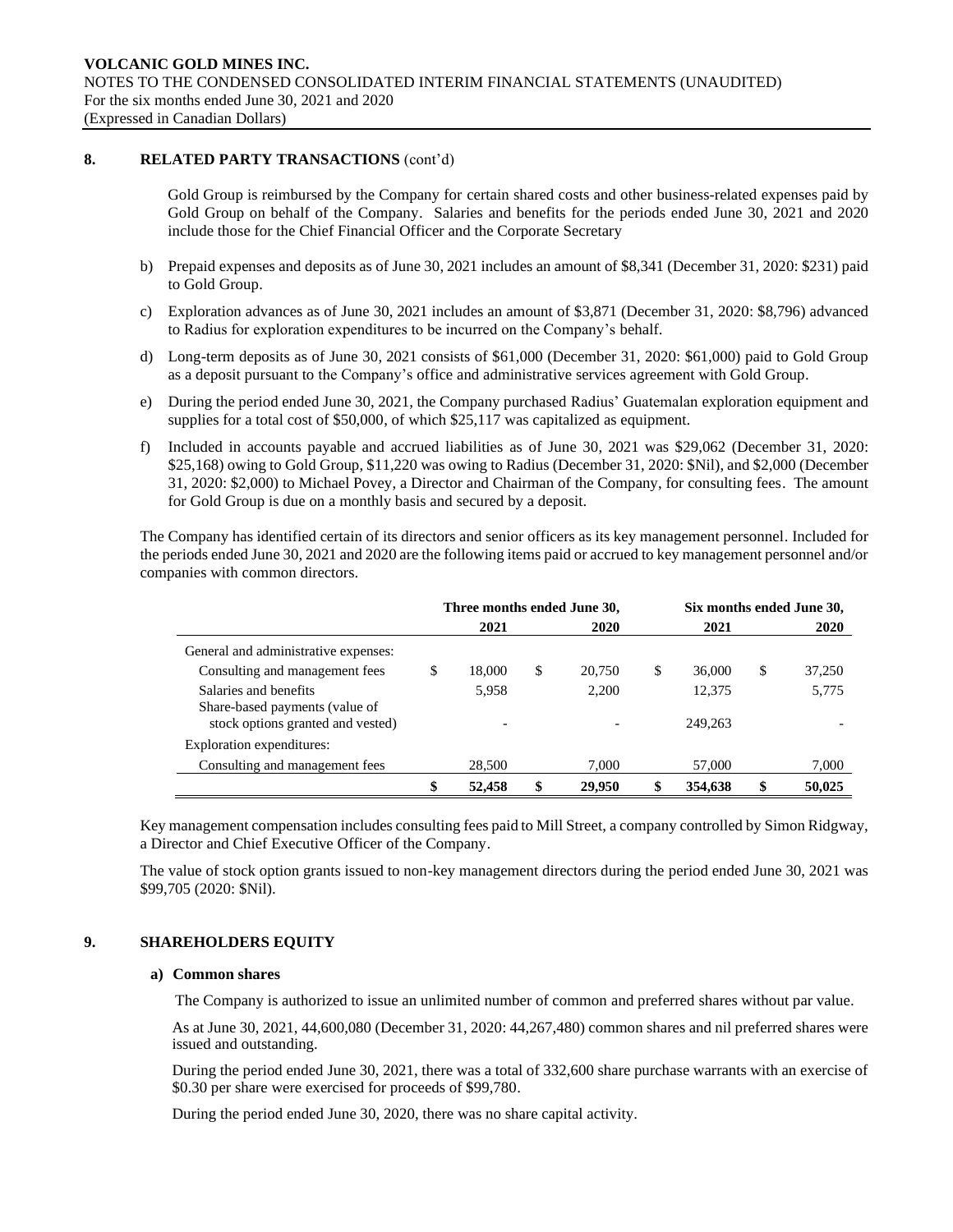# **9. SHAREHOLDERS EQUITY** (cont'd)

## **b) Warrants**

A summary of share purchase warrants activity from January 1, 2020 to June 30, 2021 is as follows:

|                               | Number of<br>warrants | Weighted<br>average<br>exercise price |
|-------------------------------|-----------------------|---------------------------------------|
| Balance, December 31, 2019    | 3,351,237             | \$3.25                                |
| Issued on private placement   | 13,274,077            | \$0.35                                |
| Issued on public offering     | 6,297,050             | \$0.70                                |
| Expired during the year       | (1,500,000)           | \$0.35                                |
| Balance, December 31, 2020    | 21,422,364            | \$0.91                                |
| Exercised during the period   | (332,600)             | \$0.30                                |
| <b>Balance, June 30, 2021</b> | 21,089,764            | \$0.92                                |

Details of warrants outstanding as of June 30, 2021 are:

| <b>Expiry date</b> | Number of<br>warrants | <b>Exercise</b><br>price |
|--------------------|-----------------------|--------------------------|
| March 8, 2022      | 1,851,237             | \$5.60                   |
| April 20, 2022     | 8,073,797             | \$0.70                   |
| July 26, 2022      | 11,164,730            | \$0.30                   |
|                    | 21,089,764            |                          |

#### **c) Compensation options**

During the 2020 fiscal year, a total of 741,870 compensation options with an exercise price \$0.55 and expiry date of October 20, 2022 were granted. Each compensation option is exercisable to purchase one common share of the Company and one-half of a warrant. Each whole warrant is exercisable to purchase one common share of the Company at \$0.70 until October 20, 2022.

Compensation options outstanding as of June 30, 2021 totaled 741,870 (December 31, 2020: 741,870)

# **10. SHARE-BASED PAYMENTS**

## **Option Plan Details**

The Company has a stock option plan whereby options may be granted to directors, employees, consultants and certain other service providers to encourage ownership of the Company's common shares. The Company may grant options for up to 10% of the issued and outstanding common shares. The term of any option granted under the plan may not exceed 10 years. The vesting periods for all options granted pursuant to the plan will be determined at the discretion of the Board of Directors at the time of the grant. The number of options granted to any one person may not exceed 5% of the outstanding listed common shares in a 12 month period.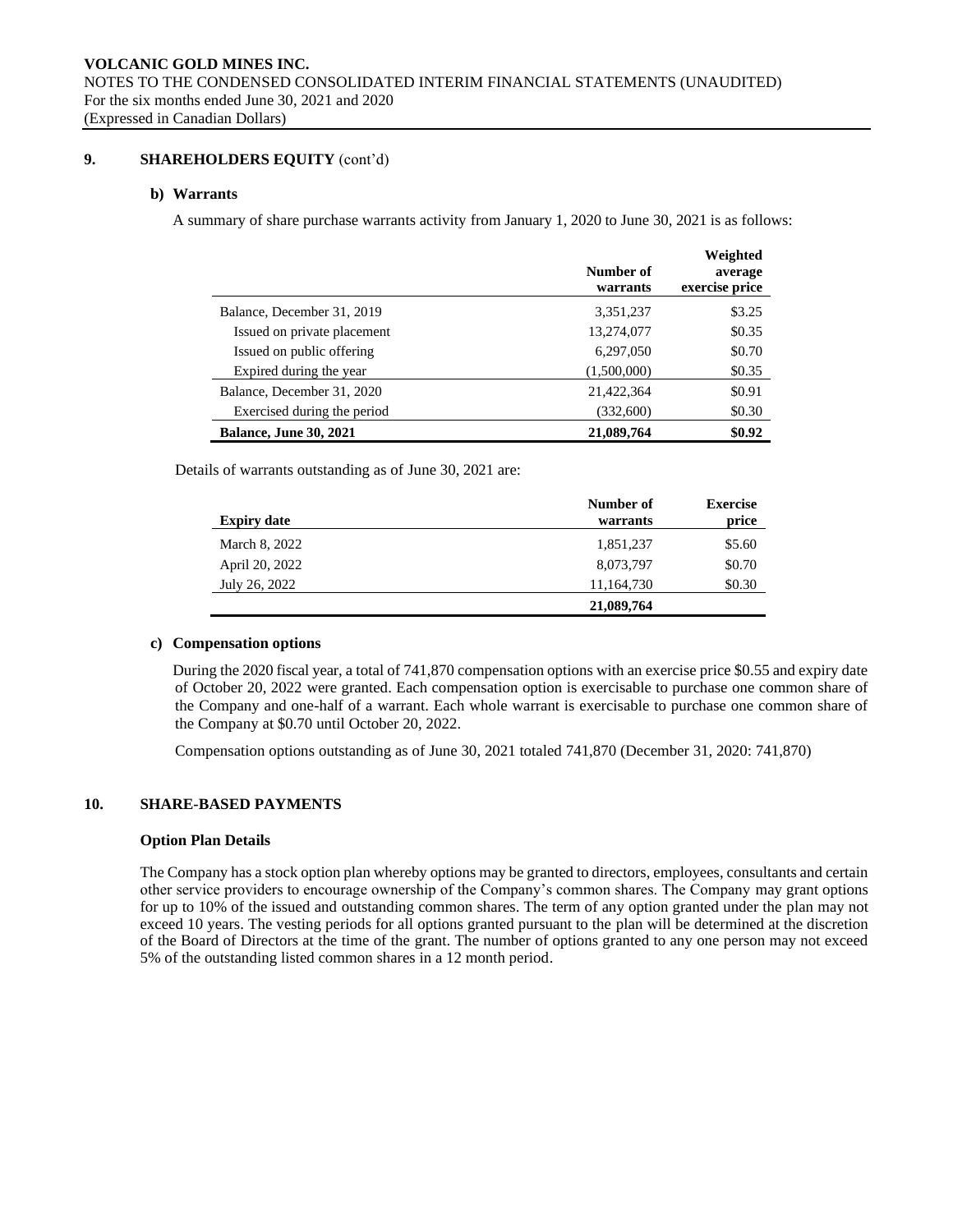# **10. SHARE-BASED PAYMENTS** (cont'd)

The following is a summary of stock option activity during the period ended June 30, 2021:

|                   |                                 |                          | During the period         |           |                          |                                 |                           |                                  |  |
|-------------------|---------------------------------|--------------------------|---------------------------|-----------|--------------------------|---------------------------------|---------------------------|----------------------------------|--|
| <b>Grant date</b> | <b>Expiry date</b>              | <b>Exercise</b><br>price | <b>Opening</b><br>balance | Granted   | <b>Exercised</b>         | <b>Forfeited</b> /<br>cancelled | <b>Closing</b><br>balance | <b>Vested and</b><br>exercisable |  |
| Oct 7, 2020       | Oct 6, 2030                     | \$0.57                   | 2.525,000                 |           | $\overline{a}$           | $\overline{\phantom{a}}$        | 2,525,000                 | 2,425,000                        |  |
| Oct 9, 2020       | Oct 8, 2030                     | \$0.57                   | 325,000                   |           | $\overline{\phantom{a}}$ | $\overline{\phantom{a}}$        | 325,000                   | 325,000                          |  |
| Jan 7, 2021       | Jan 6, 2031                     | \$0.45                   | $\overline{\phantom{a}}$  | 300,000   | $\overline{\phantom{0}}$ | $\overline{\phantom{a}}$        | 300,000                   | 150,000                          |  |
| Jan 28, 2021      | Jan 27, 2031                    | \$0.57                   | $\overline{\phantom{a}}$  | 800,000   |                          | $\overline{\phantom{a}}$        | 800,000                   | 800,000                          |  |
|                   |                                 |                          | 2,850,000                 | 1.100.000 | ۰                        | $\overline{\phantom{a}}$        | 3,950,000                 | 3,700,000                        |  |
|                   | Weighted average exercise price |                          | \$0.57                    | \$0.54    | $\overline{\phantom{0}}$ | $\overline{\phantom{0}}$        | \$0.56                    | \$0.57                           |  |

The weighted average fair value at grant date of options granted during the period ended June 30, 2021 was \$0.50 per option. There were no options granted during the period ended June 30, 2020.

The weighted average remaining contractual life of the options outstanding at June 30, 2021 is 9.36 (December 31, 2020: 9.77) years.

#### *Options Issued to Employees*

The fair value at grant date is determined using a Black-Scholes option pricing model that takes into account the exercise price, the term of the option, the impact of dilution, the share price at grant date, the expected price volatility of the underlying share, the expected dividend yield and the risk-free interest rate for the term of the option.

## *Options Issued to Non-Employees*

Options issued to non-employees are measured based on the fair value of the goods or services received, at the date of receiving those goods or services. If the fair value of the goods or services received cannot be estimated reliably, the options are measured by determining the fair value of the options granted using the Black-Scholes option pricing model.

The weighted average model inputs for options granted during the period ended June 30, 2021 included a risk-free interest rate of 0.87%, dividend yield of 0%, volatility of 119% and expected life of ten years.

Option pricing models require the input of highly subjective assumptions including the expected price volatility. Changes in these assumptions can materially affect the fair value estimate.

## **Expenses Arising from Share-based Payment Transactions**

Total expenses arising from stock option grants during the period ended June 30, 2021 and recorded as share-based payments expense was \$562,019 (2020: \$Nil).

# **11. SEGMENT INFORMATION**

The Company operates in a single reportable operating segment, being the exploration and evaluation of mineral properties. The mineral property interests are located in Guatemala and substantially all of the exploration expenditures are incurred in Guatemala. Substantially all of the Company's other assets and expenditures are located and incurred in Canada.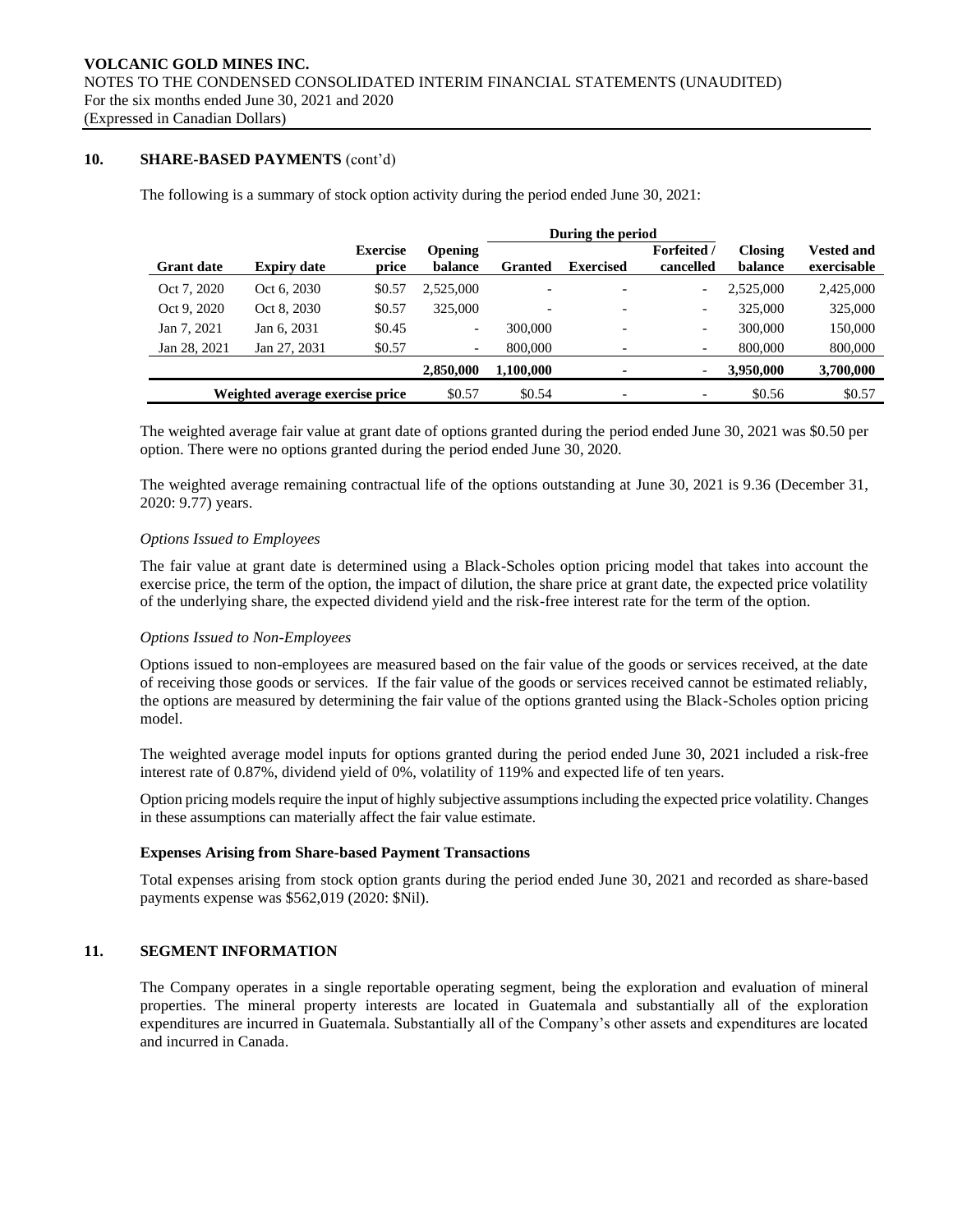# **12. FINANCIAL AND CAPITAL RISK MANAGEMENT**

Financial assets and liabilities are classified in the in the fair value hierarchy according to the lowest level of input that is significant to the fair value measurement. Assessment of the significant of a particular input to the fair value measurement requires judgement and may affect placement within the fair value hierarchy levels. The hierarchy is as follows:

- Level 1: quoted prices (unadjusted) in active markets for identical assets or liabilities.
- Level 2: inputs other than quotes prices included in Level 1 that are observable for the asset or liability, either directly (i.e., as prices) or indirectly (i.e., derived from prices).
- Level 3: inputs for the asset or liability that are not based on observable market data (unobservable inputs).

The carrying value of receivables, deposits and accounts payable and accrued liabilities approximates fair value due to the short-term nature of the financial instruments. Cash is valued at a level 1 fair value measurement and is classified as fair value through profit or loss. Receivables and long-term deposits are classified as amortized cost. Accounts payable and accrued liabilities are classified as amortized cost.

## **Risk management**

The Company is exposed to varying degrees to a variety of financial instrument related risks:

## *Credit risk*

Credit risk is the risk of an unexpected loss if a customer or third party to a financial instrument fails to meet its contractual obligations.

The Company's cash is held at large Canadian financial institution in interest bearing accounts. The Company has no investment in asset backed commercial paper.

## *Liquidity risk*

Liquidity risk is the risk that the Company will not be able to meet its financial obligations as they fall due.

The Company manages liquidity risk through its capital management as outlined below. Accounts payable and accrued liabilities are due within one year.

## *Market risk*

Market risk is the risk of loss that may arise from changes in market factors such as interest rates, foreign exchange rates, and commodity and equity prices.

a) Interest rate risk

The Company's exposure to interest rate risk arises from the interest rate impact on cash. The Company's practice has been to invest cash at floating rates of interest, in order to maintain liquidity, while achieving a satisfactory return for shareholders. There is minimal risk that the Company would recognize any loss as a result of a decrease in the fair value of any guaranteed bank investment certificates included in cash as they are generally held with large financial institutions. As at June 30, 2021, the Company is not exposed to significant interest rate risk.

b) Foreign currency risk

The Company is exposed to financial risk related to the fluctuation of foreign currency rates. The Company operates in Canada and Guatemala. A substantial portion of the Company's expenses are incurred in US dollars and Guatemalan quetzals. A significant change in the currency exchange rate between the Canadian dollar relative to the US dollar and quetzal could have an effect on the Company's results of operations, financial position or cash flows. The Company has not hedged its exposure to currency fluctuations. As at June 30, 2021, the Company is exposed to currency risk through the following financial assets and liabilities denominated in currencies other than the Canadian dollar: